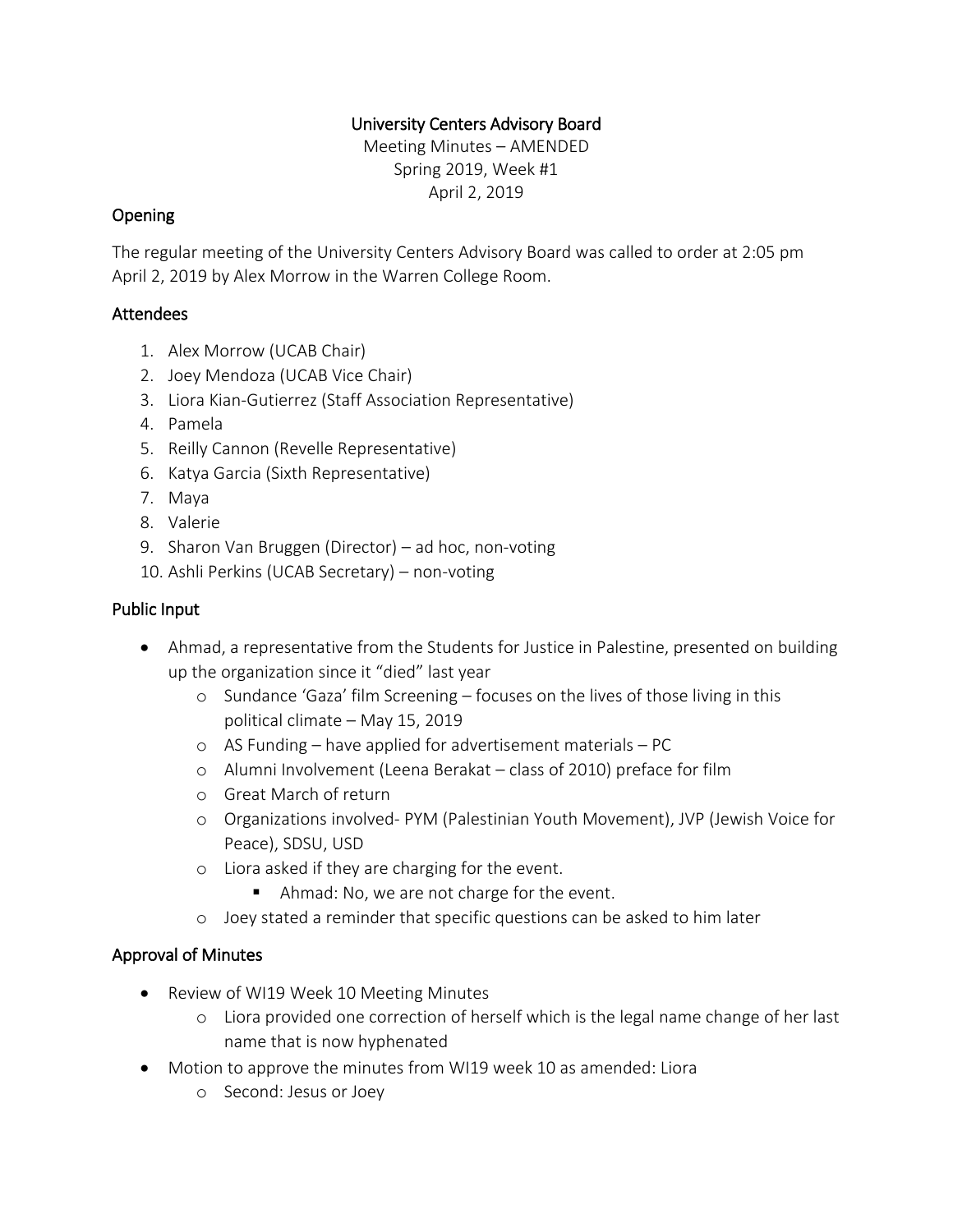### Special Presentation

- Sharon presented on strategic planning and branding updates
	- o Strategic planning hopefully finalized this year
		- Previous work that informs strategic plan: values, mission, retail plan, major projects plan, campus project updates, retreats, space utilization/capacity for reservations, customer satisfaction surveys, principal member surveys, University Centers needs and interest survey
			- Data from the surveys will be available soon
	- o Values: community, learning, hospitality, student participation, adaptability, team development, sustainability, and clean and safe facilities
	- o Being a student centered organization is the main mission
	- o University Centers Strategic goals (draft) its five goals
		- Enhance community and sense of place, belonging and well-being to student retention and healthy campus climate
		- Contribute to student learning outside class
		- Align with campus vision to address campus growth and need
		- Foster engaging work environment for staff and student employees developing professionals and providing staff with resources
		- Responsibility steward our financial and physical assets
	- o Shown in presentation
		- Student affairs strategic plan (2015-2018)
			- Current one is in review
		- UCSD Strategic plan
	- o Branding
		- Goal 3 strategy: initiate rebranding process to differentiate the dept. and enhance brand promise, message, and visual identity of University Centers
		- Creative Services (requested their help since they are experts in UCSD branding)
			- Learning about University Centers
			- Considering on context of campus
			- In a growth environment
			- Developing process
			- Identifying what differentiates us
			- Identifying stake holders
		- About University centers:
			- Student fee funded
			- Student center mission
			- Student advisory board
			- Mission and values
		- Branding process/milestones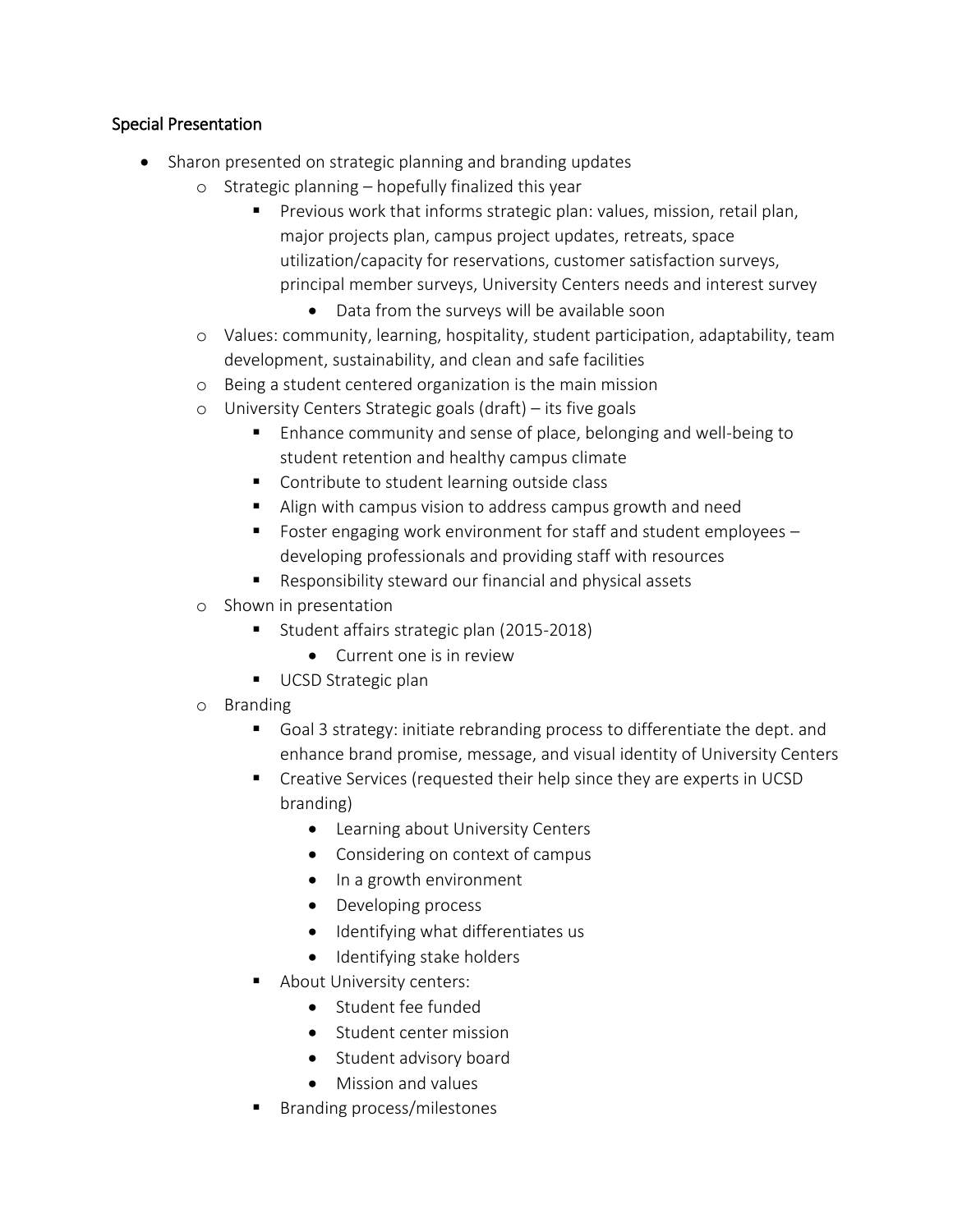- March to April: data share and briefings with creative services
- March to April: Stakeholders
- April to May: Position and message testing
- May to June: Design
- July to August: Test and tighten
- September: Roll out
- UCAB Sessions –Strategic Planning & Branding
	- Wk 1 general overview, timeline, and feedback loop
		- Wk 2 campus projects
		- Wk 3 branding recommendations
	- $\bullet$  Wk 4 –
	- Wk 5 survey results
	- Wk 6 brand position and message testing
	- $\bullet$  Wk 7 -
	- Wk 8 visual identity feedback
	- $\bullet$  Wk 9 -
	- $\bullet$  Wk 10 -
	- Summer message testing, design, roll out for welcome week
	- Week before welcome week first wave week
		- o Desired timeframe for everything to be implemented
- Maya from GSA asked about rebranding occurring on campus: when do the specialists need to do this? Why do we need rebranding? Do they do this routinely?
	- Sharon: doing surveys collects data so we can see where we are not aligned with where students see us at. Internally, the logo doesn't mean brand (brought attention to logo on name tents - PC with fountain, students with eucalyptus). Do people understand us? The differentiation piece came about due to our student centered nature not being understood. No specifics about the time frame of when updates need to occur, but they should be implemented.
	- Maya mentioned the "Look deeper" campaign that was implemented well on campus. She said it was branded very well (creative services team) and assumed branding was already occurring on campus.
		- o Sharon This is very specific to us as a department. Primary/core audience is students and our priority. Then faculty and staff and finally visitors and clients.
- Questions asked by Sharon in her presentation: What differentiates University Centers?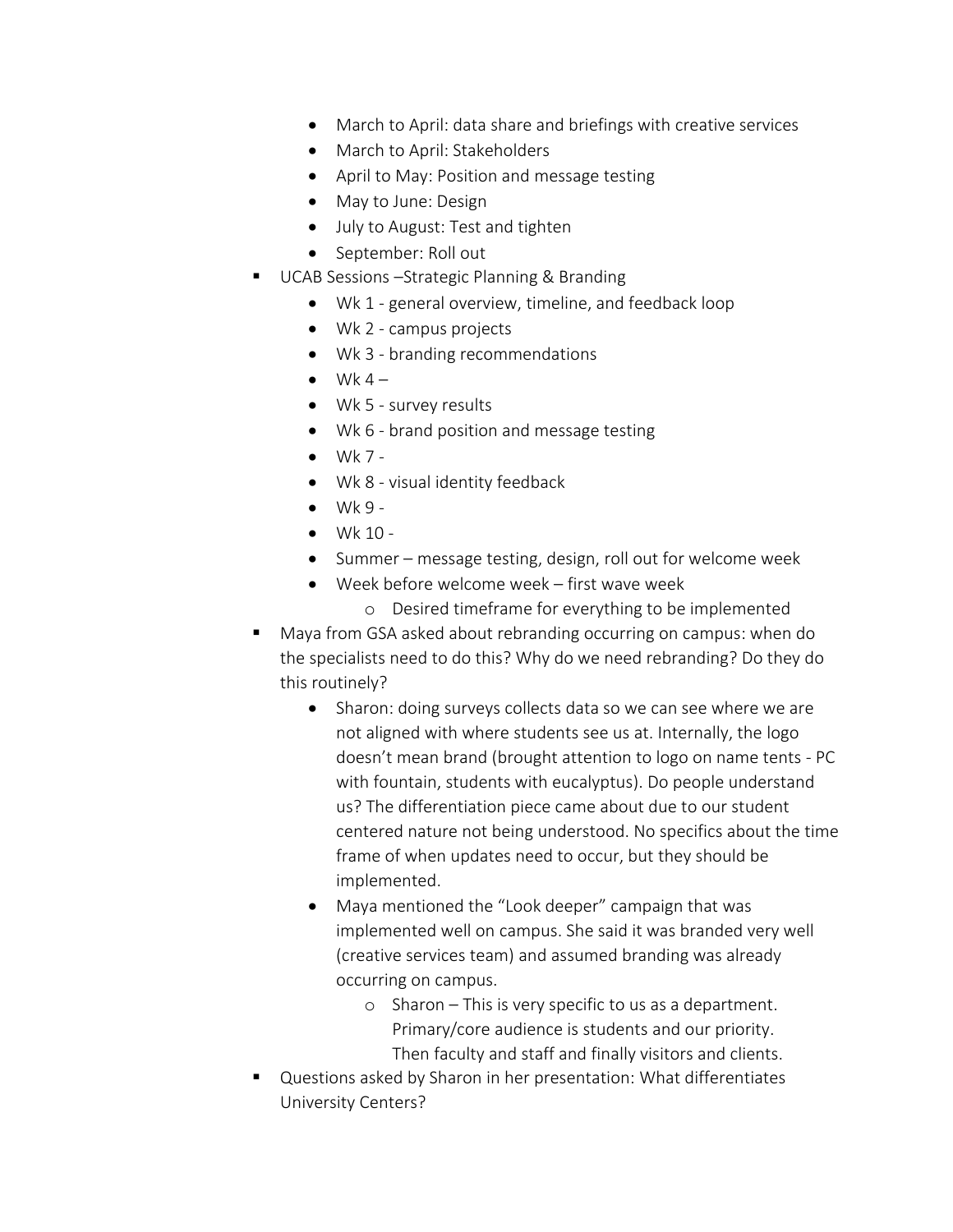- Katya asked: what is the comparison/goal for comparing/what are we comparing University Centers to?
	- o Sharon: Don't want to put a definite marker for comparison.
- Alex only recreational institution on campus, only other social organization that promotes something other than academics
- Valerie good place for students since its central for all undergraduates and graduates. For all colleges as well. However, there isn't any representation for transfer students, but women and LGBTQ+ communities are represented
- $\bullet$  Liora It's a gathering location relaxing because it's not a class. Even for meetings it's relaxing. A hub for all (clubs), also neutral and pleasant.
- Jesus supports commuter students and upper classmen. Provides things like alcohol which may interest upper class students
- Pamela it's a hub. Faculty, students, staff, and alum, can come together and network. Highlights student academic work. Students have voice on the direction of organization.
- Katya diverse space in terms of facilities, restaurants, computer space, meeting space and so on. Multi facility place.
- Alex University center may think about price center and not original student center. Grand place on campus.
- Sharon There's a challenge with the name of university center since it is also a neighborhood so it's confusing individuals. Also, timing is big component.
- Alex asked: Has there been thought of changing the name?
	- o Sharon: It would be an interesting discussion to have. Talk about ourselves being a student union. Challenge the idea of giving priority of student events rather than academics.
- Sharon asked: Who are the stakeholders that should be involved in branding discussion?
	- Alex student organizations (executive/principal members)
	- Valerie colleges, GSA, student centers
	- Alex staff who often get left out
	- Sharon student life
	- Jesus vendors

# Chair Report

• Member at large application is still open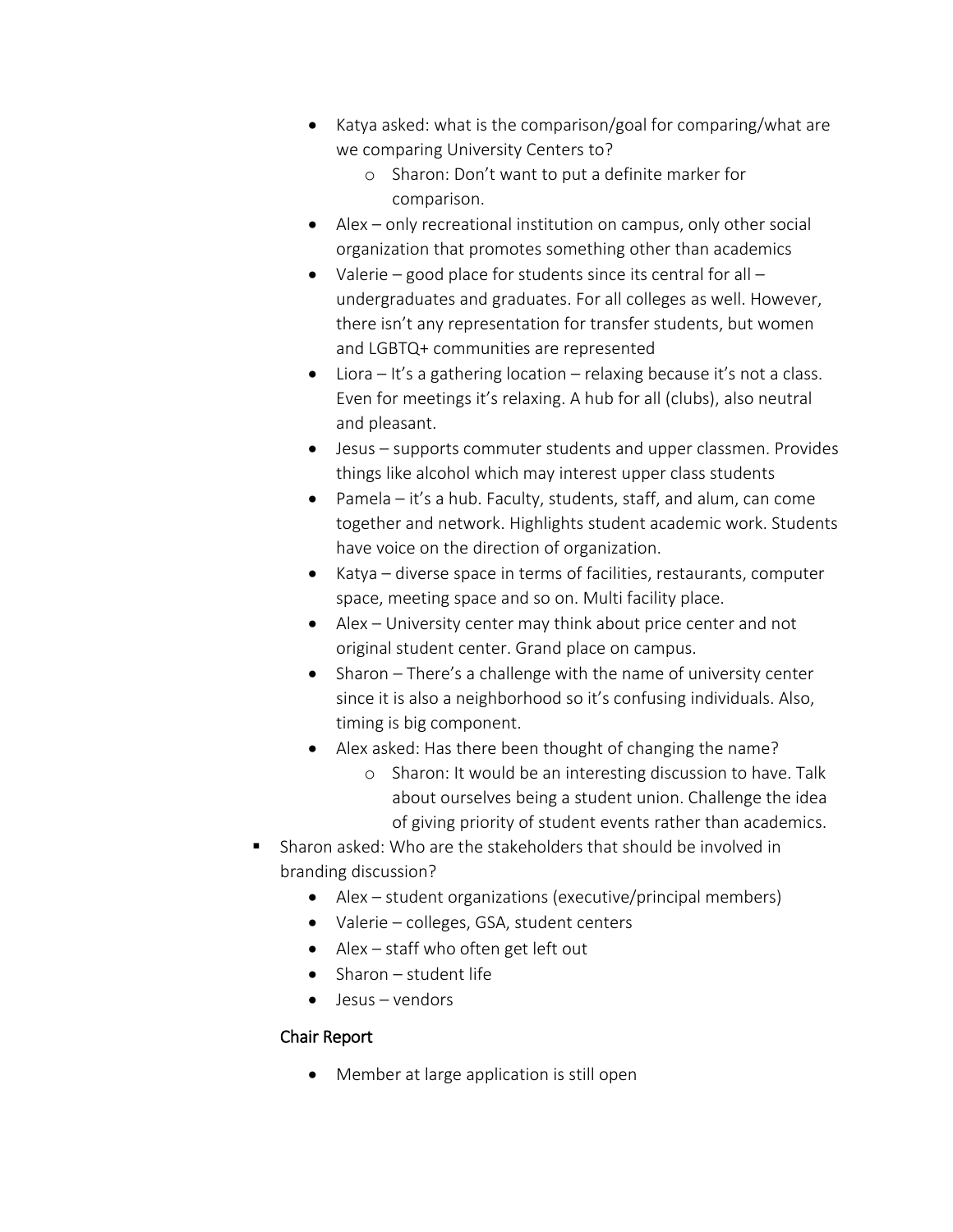- Week 2 campus planning is coming to UCAB Meeting Robert Clossin
- Budgeting will occur soon
- Introductions from Valerie (Latin studies) and Maya (anthropology): graduate students – members of GSA

### Vice Chair Report

- Lack of representation of transfers (noticed a lot) adding a transfer student representative to join UCAB should occur
	- o Valerie acknowledged this lack of representation and seconded this idea

### Director Report

- Discussed campus growth and change
- Robert Clossin
	- o Triton Pavilion
	- o Ridge walk improvements
	- o University centers outdoor activation plan
		- Public realm projects– Gilman to Lyman lane borders are property, may benefit spaces in PC
	- o Opportunity for two way conversation what do these updates look like for students?
	- o Working on 1420/30 and Dirty Birds project currently
	- o Blueprint plans for Student Center and Outdoor realm projected in the PowerPoint presentation
	- o Pub Space project (and Soda and Swine) in progress
	- o Joey asked about Soda and Swine and also not wanting competition for Mandeville coffee cart.
		- Sharon: The idea was pitched as wanting to serve coffee and pastries and the realtors declined
		- Alex: This was brought up and discussed during retail council
		- Sharon: I didn't feel the need to bring in back to UCAB since it was a no go from the beginning
	- o Joey asked about UCAB making suggestions: how often do they not make it to the board? Competition isn't bad, we don't own Mandeville since it's an external vendor
	- o Sharon: I do the fundamental operations and felt like the coffee competition situation didn't need to be discussed further since UCAB is more visionary
	- o Alex: The idea has been opposed by other members of the retail council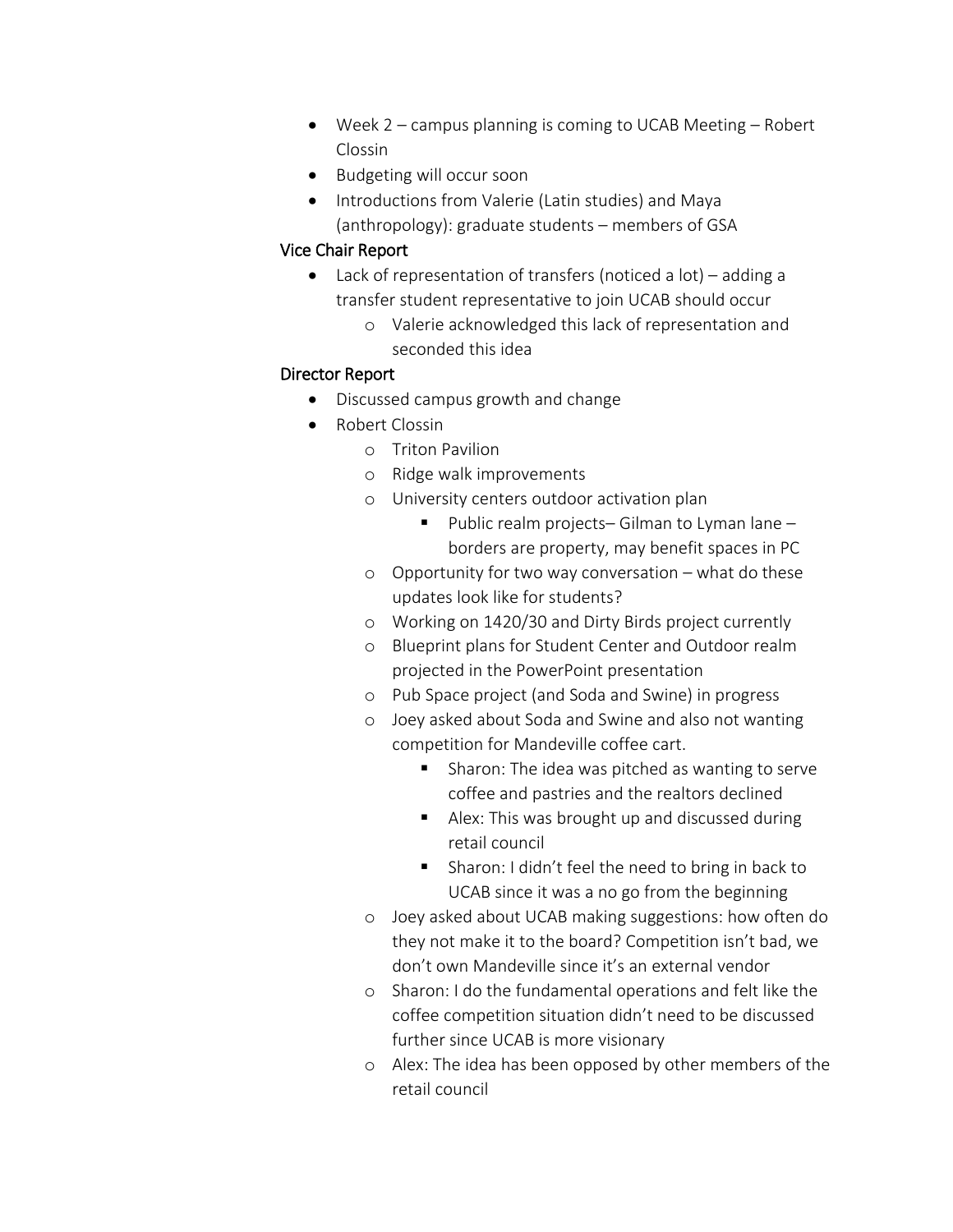- Liora asked: is it real fire at Soda and Swine?
	- o Sharon: A small fire was approved by the design board and others involved. It's not known yet if the Soda and Swine rendering is final or if it will get approved later on.

#### New Business

- Joey mentioned that there were technical issues with filing which didn't show up on website so there are no print outs currently available
	- o Joey stated a correction on Ahmad's presentation: It was not listed originally as educational event, but it is educational.
	- o Alumni are involved in this event without prompting organization to do so.
	- o \$162. 50 is the amount Students for Justice in Palestine is requesting
	- o 300 people is the number of audience members projected
	- o Time frame of the event is from 8:30 pm -10:30 pm
- Gaza film screening
	- Is it educational?
		- o Yes.
	- Is it during off hours?
		- o Not during off hours
	- Does it take place at the original student center?
		- o No, it doesn't take place at original university center
	- Is it open to general public?
		- o Yes.
	- Is it open to all UCSD students?
		- o Yes.
	- Have they sought funding elsewhere?
		- o Yes, from Associated Students.
	- Is the event free?
		- o Yes.
	- Is it a fundraiser?
		- o No, it is not a fundraiser
	- Alex asked the board do we recommend funding them for \$162.50.
		- o Alex makes a motion to fund them for \$162.50
		- o Reilly seconds this motion
		- o Motion approved for \$162.50
- American pharmacists association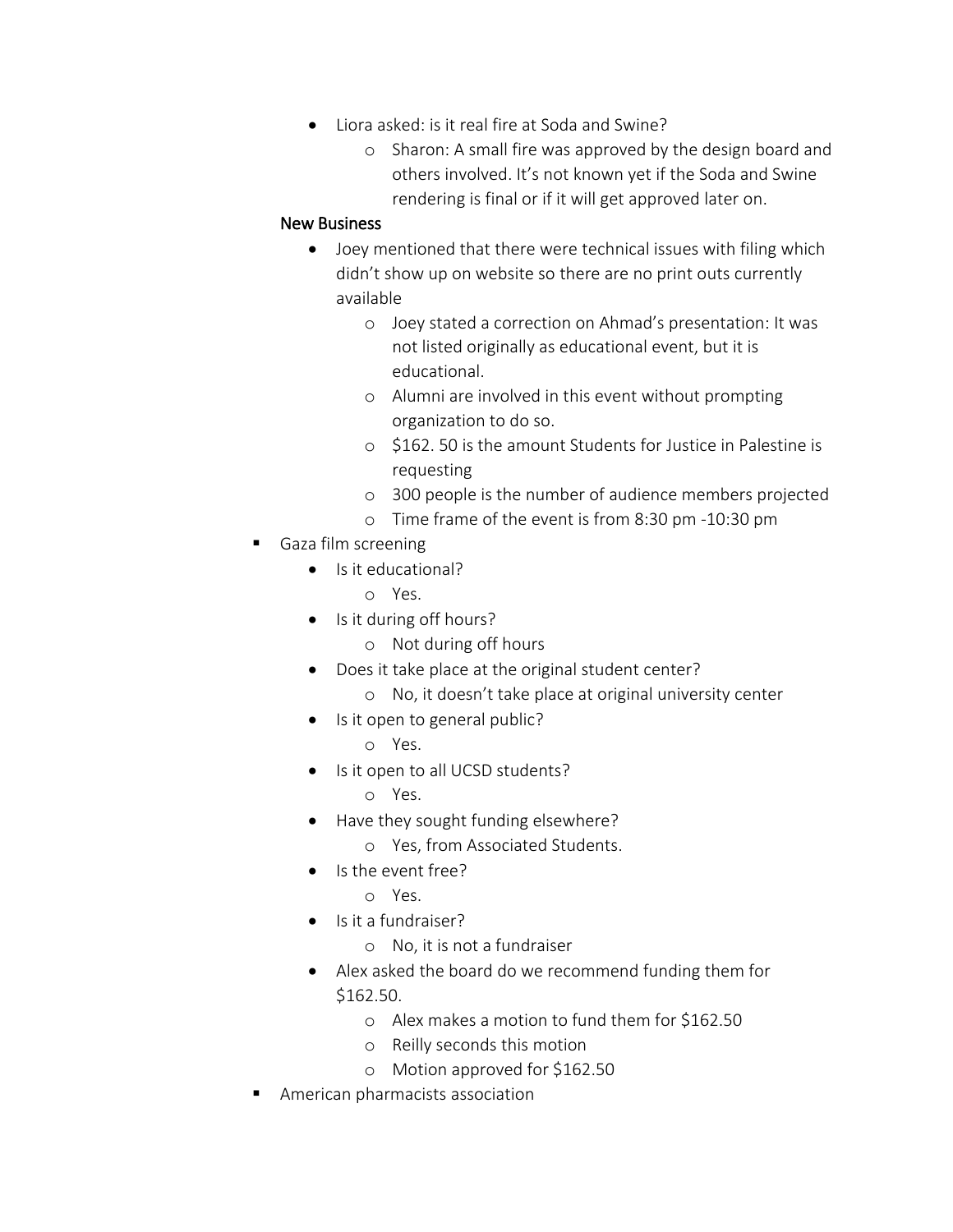- Now the event is The Pharmacist rather than Mr. Pharmacist in order to be more inclusive
- An educational Event?
	- o Yes it is an educational event
- Date of event is April 16 (Tuesday) from 6p 9p in PCW Ballroom B
- Is it longer than three hours?
	- o Yes it is more than three hours
- Does it take place off hours?
	- o Yes, it takes place off hours
- Projected number of attendees is 200
- Is it open to all students?
	- o Yes, it is open and advertised to all students
- Does it promote active alumni participation?
	- o Yes it promotes active Alumni participating
- Open to general public?
	- o Yes.
- Is it a fundraiser?
	- o No it is not a fundraiser
- Is the event occurring at the original student center?
	- o No it is not at the original student center
- Is the event free?
	- o Yes.
- Have they sought funding elsewhere?
	- o Yes, they asked GSA and others as well.
- Applying for \$500 total
	- o Jesus asked a question is the event only for members of the organization?
		- Joey: The organization is sponsoring and hosting, but all are welcomed to attend.
- Alex does the calculations and \$400 dollars is the amount offered to allocate to this event and organization
	- o Liora makes a motion to fund \$400
	- o Jesus seconds this motion
	- o Motion approved for \$400

## Old Business

• None

### Member Reports

• None